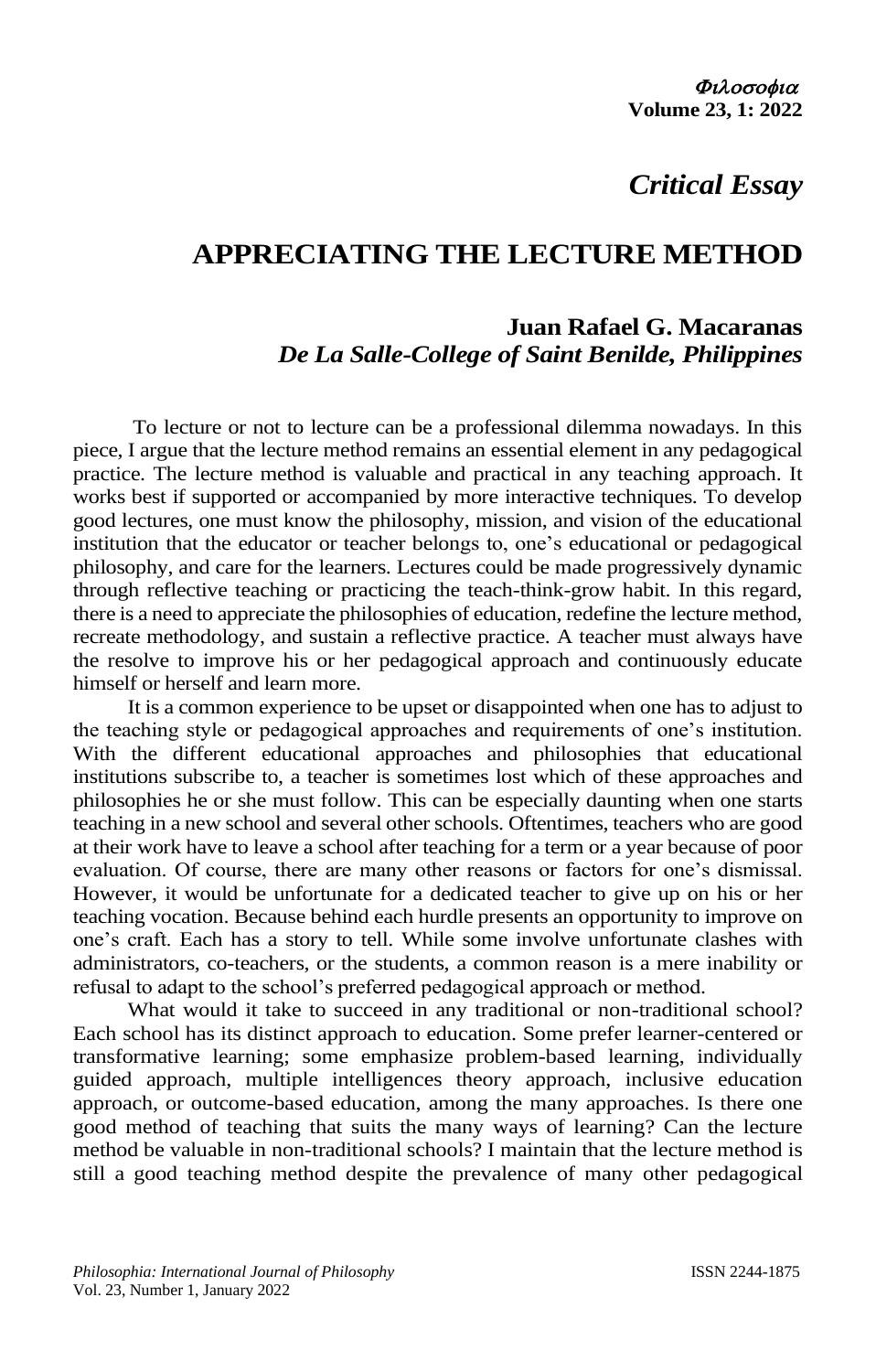approaches. In this paper I discuss how the lecture method can be appreciated by being creative, interactive, and engaging in the classroom.

### **Appreciating Philosophies of Education**

Every teacher has a teaching practice. Moreover, behind each practice is a philosophy, which could be a philosophy by choice or by force of habit. One's philosophy colors what one sees in the school while appreciating the institution's rationale and vision mission. At one point, a teacher must think about one's teaching practices. Thinking here could mean reflecting on what works and seeking answers about what matters more to one's work or duty as a teacher. Thinking may lead to clarifying what educational philosophy to embrace. Being conscious of one's practice, thinking about one's work as a teacher, and growing in work is a way of doing philosophy. This is my practical philosophy of teaching that I apply and endorse to colleagues and fellow educators. In one of my papers (Macaranas, 2018, 163), I stated that "My advocacy is teachers' continuing professional growth, the practice, and beliefs of which must be constantly fine-tuned with the school's philosophy. One must purposely get out of the comfort zone to get a more philosophical view."

Philosophy of education is the theory of philosophic thought that defines our views about the learner, the teacher, and the school. Philosophy of education points out that educational practices can help refine philosophical ideas. Being aware of the many philosophies of education is important in examining one's teaching practice and developing one's teaching philosophy. More importantly, a solid understanding of the fundamental philosophies of education deepens the appreciation of each learner. In my experience as a teacher, I also examine the learning "philosophy" of my students in my quest to better respond to them.

The role of philosophy in teaching is so important for every teacher to learn. Philosophy supplies the educational principles that can be used as a guide in setting up one's pedagogical objectives in the classroom. It influences the selection and arrangement of materials, design of the course or syllabus, teaching methods, and the examination of one's teaching practice. One's education can shape one's philosophy, as one's philosophy can influence one's appreciation of teaching practice. To be an effective teacher, one makes it a point to understand the students and the school. The teacher must implement and mirror the school's philosophy of education and bring out the best in the students.

Necessarily, one must fully grasp one's philosophy before attempting to appreciate the philosophy of the school. As the Latin adage goes, *nemo dat quod non habet*, meaning, no one gives what one does not have. There are many different philosophies of education: idealism, realism, pragmatism, existentialism, behaviorism, constructivism, etc. Every teacher subscribes to a primary philosophy of education with perhaps two or more secondary philosophies of education. Employing an eclectic philosophy, where one embraces two or more philosophies depending on the context and situation, could help one become adaptable.

In learning to appreciate the educational philosophy of the institution or school, one may establish harmony or integration of one's philosophy with that of the school.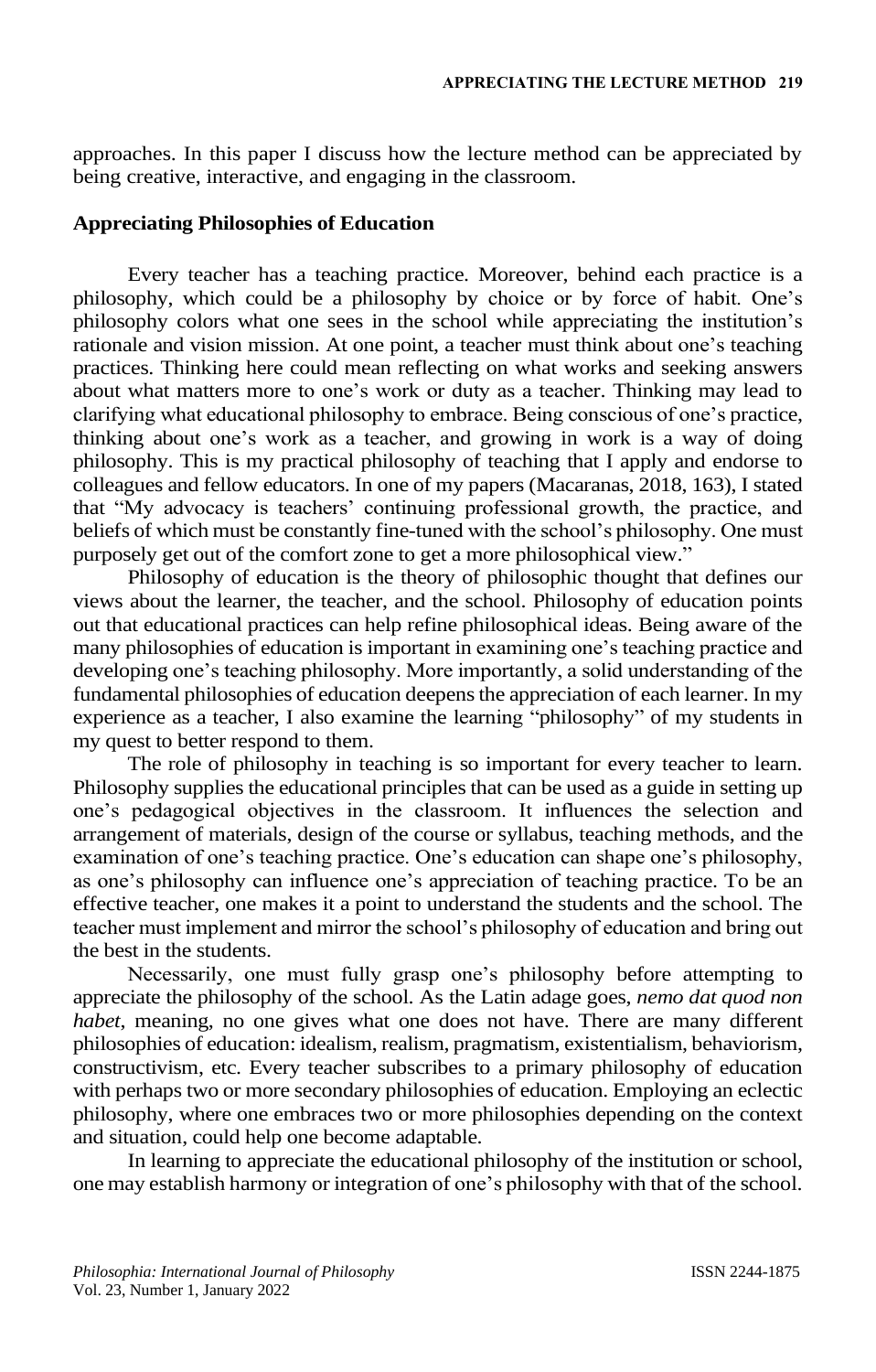Otherwise, there might be dissonance where conflicts may arise later in teaching. Indeed, different educational philosophies are founded on different principles, as every teacher has an educational philosophy with a unique teaching style. The challenge is for a teacher to learn to be open and flexible to adapt to any institutional philosophy.

# **Redefining the Lecture Method**

Perhaps no other teaching method is more widely used and criticized than the lecture method. The pure (traditional) lecture method is typically discouraged by educators who adhere to learner-centered, creative, or innovative education. A lecture is a discourse read or delivered before an audience or class, especially for instruction. The picture of an all-knowing teacher looking at the students as mere receptacles of knowledge typifies traditional lectures.

DiYanni & Borst (2020, 99) presented a historical-philosophical perspective of the lecture method:

The lecture (from the Latin *lectura*, which means "reading, a text to read") has a long and distinguished history. From the origins of the university in medieval Europe, lectures were the primary mode of instruction. Even earlier, during the Athenian golden age, Aristotle and Plato lectured, and Aristotle's lectures were preserved by his students; today, we still read his lectures on Poetics, Politics, and Nicomachean Ethics. The lecture persists in university education worldwide as the primary mode of instruction—across disciplines, programs, and schools, spanning centuries, countries, and continents.

In recent times, the lecture method has been criticized for allowing very little exchange of ideas between the teacher and the students. Other common descriptions and comments about the lecture as a method include, among others: "Spoon-feeding"; "I talk, you listen"; "Much talk to the uninterested"; "Someone is talking, and many people are listening"; "Sit down, relax, and happy sleeping." University students still favor lectures, but some students dislike them because they are boring. Some teachers hate it, but other educators embrace it as their only teaching method. During a typical lecture, an instructor stands before the class and presents information to students. Lecturing can go on for any amount of time on any topic.

During the first year of my teaching, I experienced several disadvantages of using the pure lecture method: presenting too much information, lack of student participation, little check on understanding, and encouraging student passivity. As a product of the pure traditional lecture method, lectures defined my whole schooling experience in high school and college seminaries and graduate studies. Thus, as a teacher, I gave lectures too.

However, due to the negative feedback, I started to rethink my lectures. I recognized the advantages of lectures that could not be achieved by using other approaches. I could impart knowledge and ideas quickly and cover the lessons that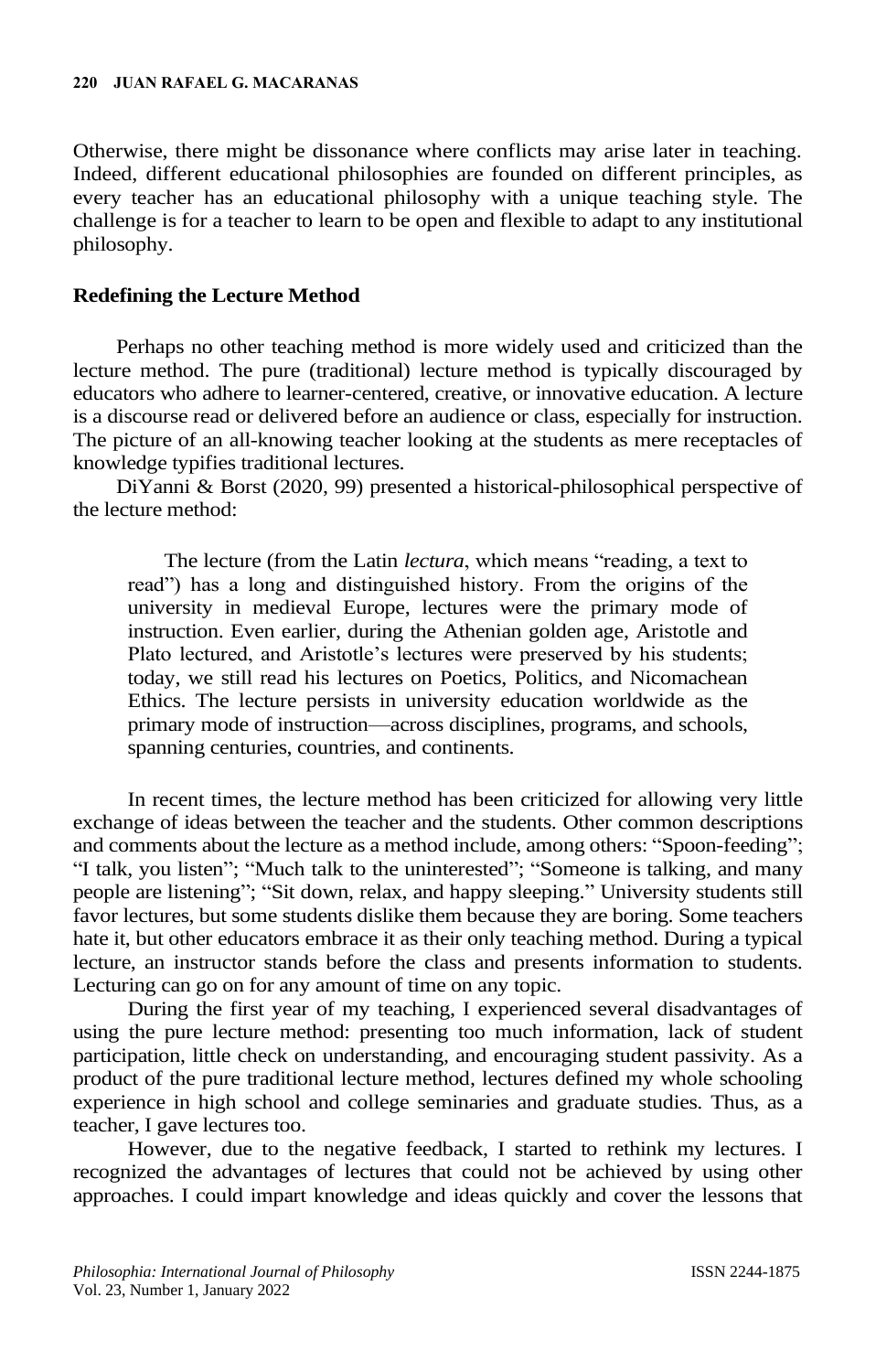need to be taught in the classroom, making it a cost-effective curriculum delivery. Moreover, auditory learners find lectures appealing. With the right delivery, lectures could remain as effective direct sharing of knowledge and information that initiate student interest in the topic. When followed by an interactive method, generating insights flow naturally, thus facilitating student learning. Indeed, initial inputs are critical and essential in rousing interest and tapping into the potential of students to engage in critical thinking.

To increase learning accessibility, I prepared and delivered more casual or relaxed lectures. It begins with a mindset. The goal is to achieve the learning objectives by combining lectures with other teaching methods that could be mediated by the best available technology, knowledge, and skills of the teacher. The lecture is the main content delivery process, followed by active learning engagement. It is driven by the desire to motivate learning participation and expand on the students' initial desire to learn. The students must be provided with initial information (content), direction, and guidance they need, then establish interactive and dynamic teaching relationships with them to promote active, cooperative, and collaborative learning in the classroom.

DiYanni & Borst (2020, 102-107) named some lecture variations that include interactive lecture, lecture as entertainment, lecture as a story, and lecture as a solution to a problem. Teachers need to try such variations. They also discussed tips or principles of lecturing (107-108) that I practice. For them, the initial step involves creating room for thinking. At the onset, the lecture must already identify some problems that they can relate to and raise initial questions. Their second tip, to "present your lecture in language suitable for and understandable by the student audience," corresponds to my effort to deliver casual lectures. Their third point of ensuring lecture effectiveness by organizing the lecture applies to all types of lectures. Indeed, the final point of gaining, drawing, and maintaining students' attention and interest is the ultimate test of a good lecture.

#### **Recreating Methodology**

The teaching methodology is the heart of the learning process. The heart regulates the words, actions, and facial expressions that come out in the class lecture. The class is alive according to its beat. Most teachers' lectures are aided by PowerPoint presentations and other visuals in face-to-face classes. However, each lecture is purposefully prepared and delivered with creativity and innovation in approach, modified as needed. The teacher must simultaneously serve as an authority figure, facilitator, and demonstrator of learning to make each meeting a memorable moment. The key elements are captured in the EMAP and CARE, acronyms I made to make them easy to remember (Macaranas, 2017, 231).

*EMAP* defines the total lesson plan, mapped from start to end. The content should be top of mind while keeping the process dynamic and interactive. The key tasks and elements are spelled out here:

*E*stablishing clear learning objectives. *M*ethodology is the pedagogical craft in action.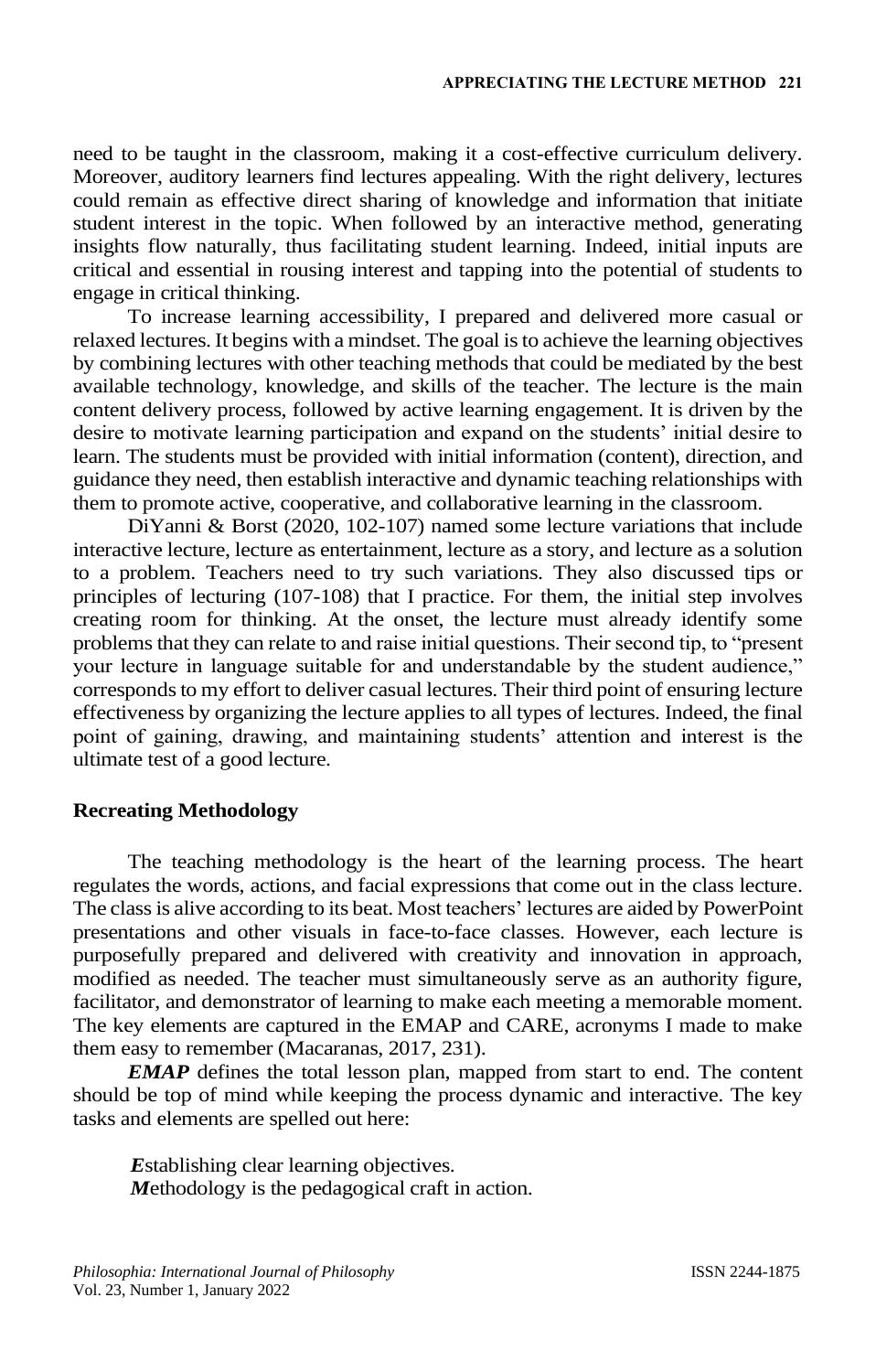#### **222 JUAN RAFAEL G. MACARANAS**

*A*ssessment checks teaching effectiveness and learning outcome. *P*rocessing deepens and synthesizes the lessons.

I deliver the lecture with *CARE* to stimulate and habituate critical thinking among the students**.**

*C*ontent-oriented. Lectures must contain only the information essentials. *A*ttention-seeking to keep students awake and hooked. *R*eal-life experiences shared demonstrate reflective inquiry. *E*nthusiastic engagement with open space for learners to think or speak.

*CARE* is the responsibility of an interactive and dynamic teacher. The teacher must engage the students actively. In order to achieve the learning objectives, it is necessary to apply a mixture of teaching methods with the use of the best available technology, knowledge, and skills of the teacher. Student learning deepens when participatory activities follow the lecture; the timing, length, and frequency depend on the learner's profile. Activities that ensure active learning include role-playing, case analysis, think-pair-and-share, small group sharing, board work exercises, reflection writing, short/film strip analysis, and recitation. They can also be used in processing student learning. After the lecture, the teacher serves as a facilitator.

The learner is the center of the educative process. Thus, while the lecture is the primary content delivery technique, learners must be kept active and engaged throughout the process. The lecture itself must reflect the teacher's knowledge and experience on the topic's relevance to the learners. After the lecture, the students must have space to expand and explore the topic discussed actively. The students take turns talking. The teacher ensures healthy dialogue with the teacher and among learners.

Teachers must emphasize care with their students. Caring is when someone shows kindness and concern for others. Teachers must care for every student by teaching well and demonstrating caring, loving, and compassionate dialogues. The Socratic method, when practiced with EMAP and CARE, ensures an interactive and dynamic learning experience. Beyond promoting class interaction in the community of inquiry, it can habituate critical thinking with care, compassion, and love. We have to be strict but caring teachers. After all, teaching is not just a profession but a calling or vocation.

## **Doing Reflective Practice**

For a teacher to develop engaging lectures, one must develop a reflective practice. I describe it as a teach-think-grow practice. Teaching demands so much inner resources that one must learn to nurture oneself. Creativity must be fed and nurtured. Ongoing education is both the goal and the process; as John Dewey would always say: Education is not preparation for life but life itself. We learn while living. Teachers must keep on updating and re-examining what they do; in another essay, I (Macaranas 2021, 119) stated,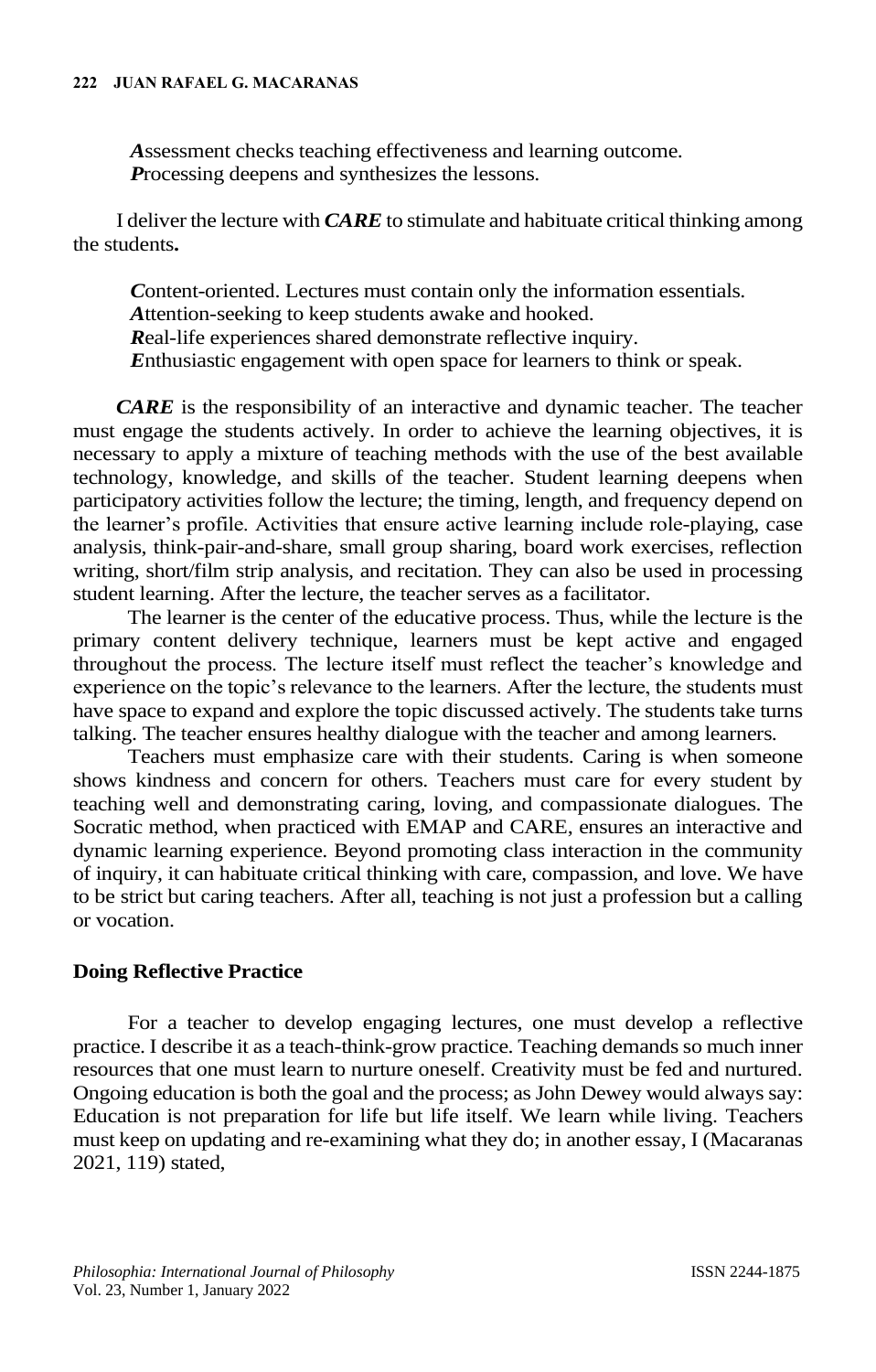We have to keep up with the changing times. Old habits must be shed off to remain relevant and helpful. There is a need to reset and restructure our mindset. We need to welcome the new realities but at the same time go back to the basics; among them is learning to be resilient. We need to be creative and innovative to assess our education and make it more accessible. We need to re-examine our education to have a new view, perspective, breadth of knowledge, wisdom, and understanding of education.

Reflective practice deepens and actualizes one's educational philosophy. In my case, I embrace my institution's education philosophy emphasizing innovation, inclusion, and creativity. I follow the process-oriented type of learning, enjoining teachers to discover, recognize, and develop their uniqueness as individuals by exploring creative methodologies.

I subscribe to what D'Olimpio (2018) calls critical thinking with compassion. She also refers to it as critical perspectivism. In her words, "In order to be engaged in a critically perspective manner, one must be educated to be critical, compassionate and collaborative in one's approach to learning, receiving and transmitting information" (2018, 2). For a pragmatic teacher, one must continue to aspire for Ozmon & Craver's (2003, 153-154) description of a good teacher:

The pragmatist model of the teacher calls for an exceptionally competent person - one who possesses breadth and depth of knowledge, understands current conditions that affect the lives of students, knows how to organize and direct student investigations, understand psychological development and learning theory, provide a supportive environment in which students can learn, and possesses a refined understanding of school and community resources that are available for teaching and learning.

## **Continual Learning and Growth**

Teachers must continue to teach-think-grow. They must be facilitators who awaken and enable continuous learning in themselves and their students. "Everyone has to grapple with educational change, digital technologies, pandemic pedagogies, online teaching platforms, among others. It presents a daunting hurdle for every learner, teacher, administrator, and all other school sectors" (Macaranas, 2021, 115). The habit of reflective practice enables one to quickly adapt one's teaching style, even to a digital platform.

Teachers must continuously re-appropriate and harmonize their teaching style, methodology, and approaches with the school's thrust and pedagogical objectives and their students' expectations and views about learning. The classroom must be a venue for critical engagement and exchanges in teaching and learning. The lectures must not just be repetitions of past lectures or lectures of others. They must not be mere